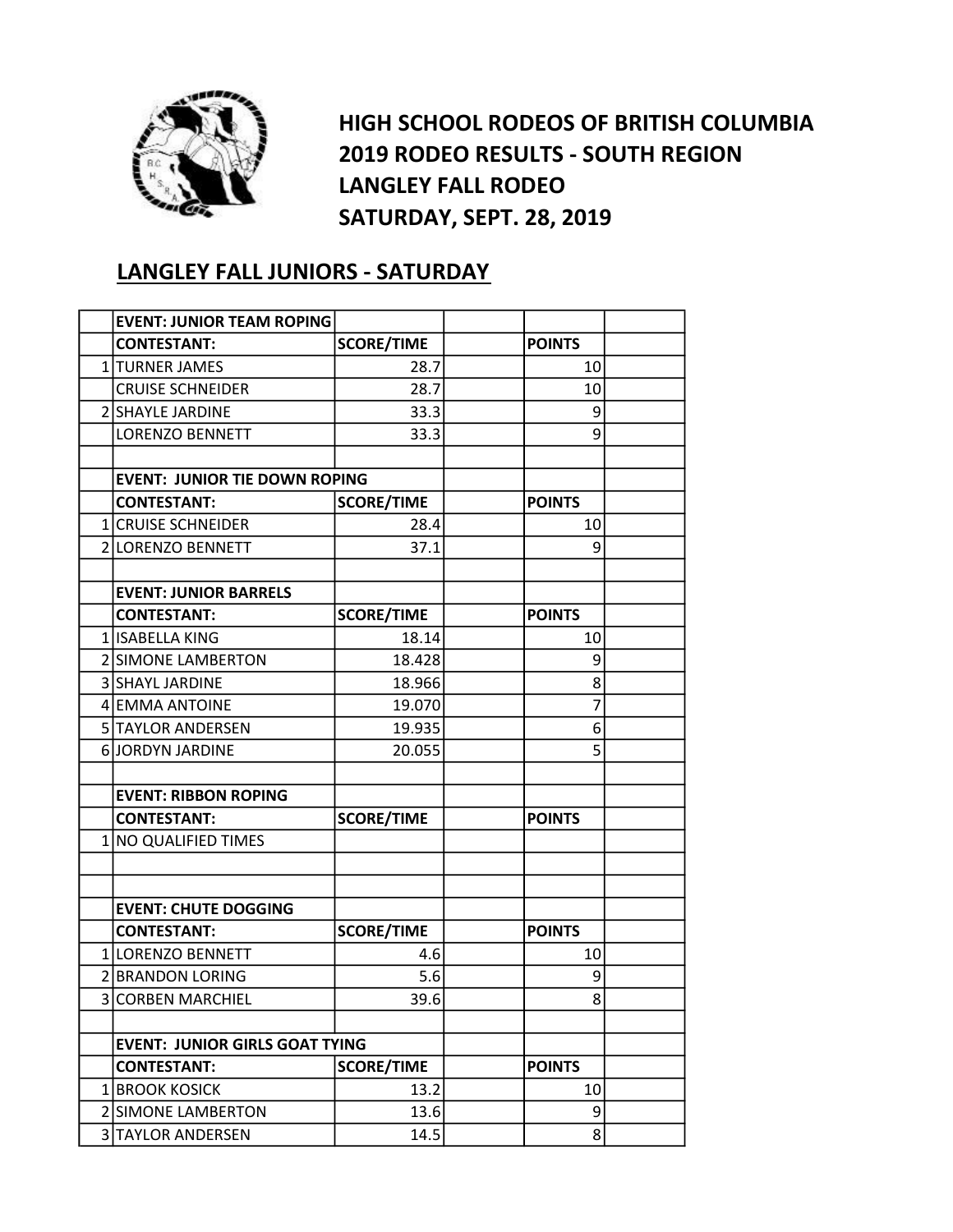| 4 EMMA ANTOINE                       | 18.2              | 7             |  |
|--------------------------------------|-------------------|---------------|--|
| 5JJORDYN JARDINE                     | 18.7              | 6             |  |
| 6 ISABELLA KING                      | 30.9              | 5             |  |
|                                      |                   |               |  |
| <b>EVENT: JUNIOR BOYS GOAT TYING</b> |                   |               |  |
| <b>CONTESTANT:</b>                   | <b>SCORE/TIME</b> | <b>POINTS</b> |  |
| 1 CORBEN MARCHIEL                    | 12.8              | 10            |  |
| 2 LORENZO BENNETT                    | 14.5              | 9             |  |
| <b>3 CRUISE SCHNEIDER</b>            | 16.2              | 8             |  |
| <b>4 KOLT ALEXANDER</b>              | 18.8              | 7             |  |
| 5 TURNER JAMES                       | 22.1              | 6             |  |
|                                      |                   |               |  |
| <b>EVENT: JUNIOR GIRLS BREAKAWAY</b> |                   |               |  |
| <b>CONTESTANT:</b>                   | <b>SCORE/TIME</b> | <b>POINTS</b> |  |
| 1 NO QUALIFIED TIMES                 |                   |               |  |
|                                      |                   |               |  |
| <b>EVENT: JUNIOR BOYS BREAKWAY</b>   |                   |               |  |
| <b>CONTESTANT:</b>                   | <b>SCORE/TIME</b> | <b>POINTS</b> |  |
| 1 KOLT ALEXANDER                     | 13.1              | 10            |  |
|                                      |                   |               |  |
| <b>EVENT: JUNIOR POLE BENDING</b>    |                   |               |  |
| <b>CONTESTANT:</b>                   | <b>SCORE/TIME</b> | <b>POINTS</b> |  |
| 1 TAYLOR ANDERSEN                    | 22.857            | 10            |  |
| 2 ISABELLA KING                      | 23.72             | 9             |  |
| <b>3 JORDYN JARDINE</b>              | 25.056            | 8             |  |
| 4 SHAYLE JARDINE                     | 25.078            | 7             |  |
| 5 EMMA ANTOINE                       | 26.082            | 6             |  |
| 6 BROOK KOSICK                       | 26.64             | 5             |  |
| 7 SIMONE LAMBERTON                   | 28.308            | 4             |  |
|                                      |                   |               |  |
| <b>EVENT: BAC SADDLE BRONC</b>       |                   |               |  |
| <b>CONTESTANT:</b>                   | <b>SCORE/TIME</b> | <b>POINTS</b> |  |
| 1 NO QUALIFIED RIDES                 |                   |               |  |
|                                      |                   |               |  |
| <b>EVENT: BAC BAREBACK</b>           |                   |               |  |
| <b>CONTESTANT:</b>                   | <b>SCORE/TIME</b> | <b>POINTS</b> |  |
| 1 NO QUALIFIED RIDES                 |                   |               |  |
|                                      |                   |               |  |
| <b>EVENT: JR BULL RIDING</b>         |                   |               |  |
| <b>CONTESTANT:</b>                   | <b>SCORE/TIME</b> | <b>POINTS</b> |  |
| 1 NO QUALIFIED RIDES                 |                   |               |  |

## LANGLEY FALL HIGH SCHOOL RODEO - SATURDAY

| <b>IEVENT: REINED COWHORSE GO 1</b> |                   |               |  |
|-------------------------------------|-------------------|---------------|--|
| <b>ICONTESTANT:</b>                 | <b>SCORE/TIME</b> | <b>POINTS</b> |  |
| 1 IRYLEY RAE WILSON                 | 141.5             |               |  |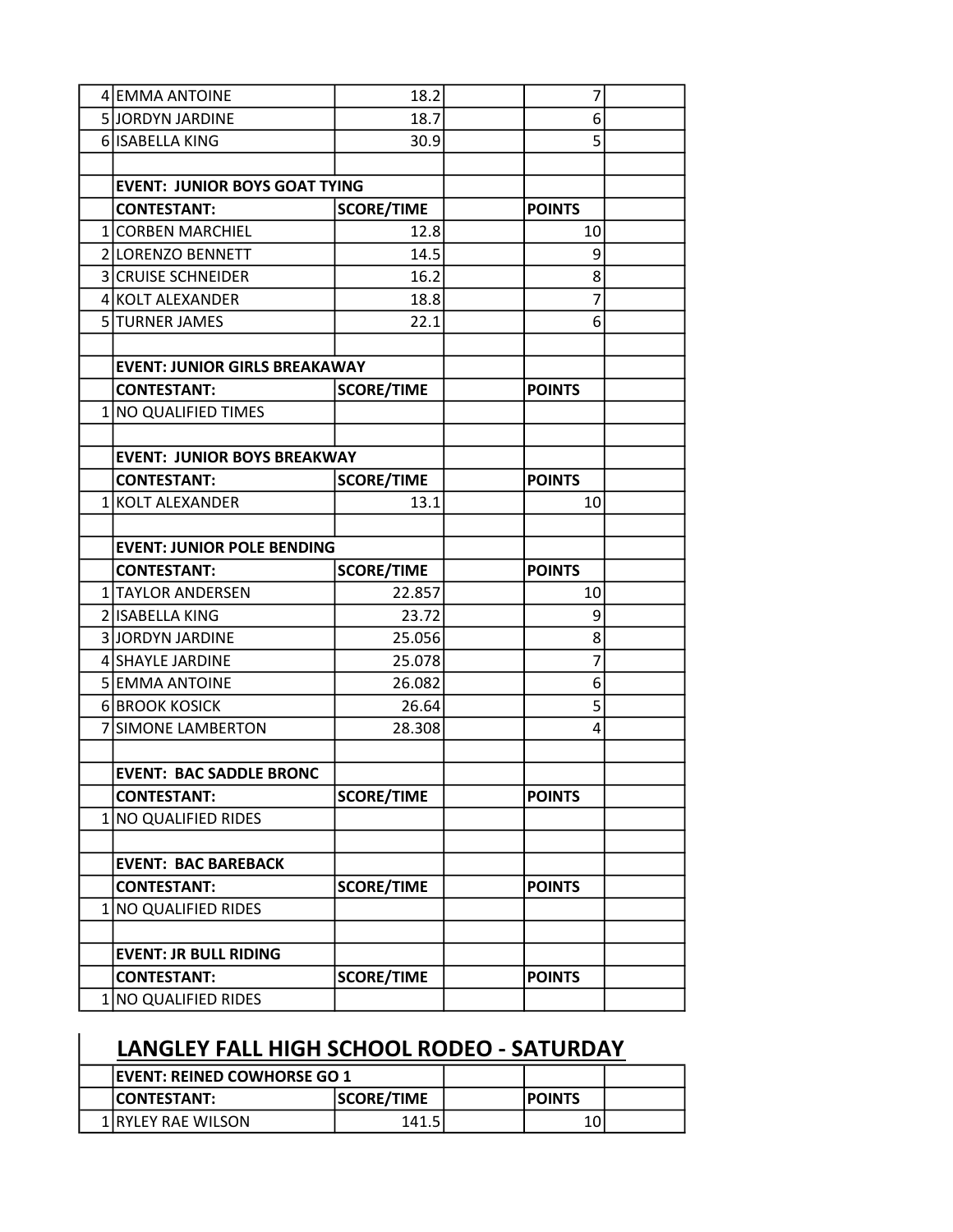| 2 DANIELLE GAMACHE                 | 134               | 9              |  |
|------------------------------------|-------------------|----------------|--|
| 3JORDYN KARL                       | 130.5             | 8              |  |
| 4 PAIVI MCLEAN                     | 123               | 7              |  |
|                                    |                   |                |  |
| <b>EVENT: REINED COWHORSE GO 2</b> |                   |                |  |
| <b>CONTESTANT:</b>                 | <b>SCORE/TIME</b> | <b>POINTS</b>  |  |
| 1 RYLEY RAE WILSON                 | 139               | 10             |  |
| 2 DANIELLE GAMACHE                 | 136.5             | 9              |  |
| 3JORDYN KARL                       | 103.5             | 8              |  |
| 4 PAIVI MCLEAN                     | 88                | 7              |  |
|                                    |                   |                |  |
| <b>EVENT: BOYS CUTTING GO 1</b>    |                   |                |  |
| <b>CONTESTANT:</b>                 | <b>SCORE/TIME</b> | <b>POINTS</b>  |  |
| 1 CARSON PAYTON                    | 70                | 10             |  |
|                                    |                   |                |  |
| <b>EVENT: BOYS CUTTING GO 2</b>    |                   |                |  |
| <b>CONTESTANT:</b>                 | <b>SCORE/TIME</b> | <b>POINTS</b>  |  |
| 1 CARSON PAYTON                    | 66                | 10             |  |
|                                    |                   |                |  |
| <b>EVENT: GIRLS CUTTING GO 1</b>   |                   |                |  |
| <b>CONTESTANT:</b>                 | <b>SCORE/TIME</b> | <b>POINTS</b>  |  |
| 1 ZOEY HAMMING                     | 68                | 10             |  |
| 2 TAYA HAMMING                     | 66                | 9              |  |
| 3/4   INDIANA BUCHINSKI            | 65                | 7.5            |  |
| 3/4 RYLEY RAE WILSON               | 65                | 7.5            |  |
| 5 BRIANNA BILLY                    | 63                | 6              |  |
|                                    |                   |                |  |
| <b>EVENT: GIRLS CUTTING GO 2</b>   |                   |                |  |
| <b>CONTESTANT:</b>                 | <b>SCORE/TIME</b> | <b>POINTS</b>  |  |
| 1 TAYA HAMMING                     | 70                | 10             |  |
| 2 RYLEY RAE WILSON                 | 69                | $\overline{9}$ |  |
| 3 ZOEY HAMMING                     | 68                | 8              |  |
| 4 BRIANNA BILLY                    | 66                | 7              |  |
|                                    |                   |                |  |
| <b>EVENT: SENIOR BARRELS</b>       |                   |                |  |
| <b>CONTESTANT:</b>                 | <b>SCORE/TIME</b> | <b>POINTS</b>  |  |
| 1 ZOEY HAMMING                     | 17.353            | 10             |  |
| 2 VANESSA CAVERLY                  | 17.544            | 9              |  |
| 3 DANIELLE GAMACHE                 | 17.566            | 8              |  |
| 4 CAMRYN MITCHELL                  | 17.833            | 7              |  |
| 5 MADELINE POZZOBON                | 18.019            | 6              |  |
| 6 RAQUEL MARCHIEL                  | 18.169            | 5              |  |
| 7 REESE RIVET                      | 18.236            | 4              |  |
| 8JORDYN KARL                       | 18.43             | 3              |  |
| 9 VANESSA MICHEL                   | 18.755            | $\overline{2}$ |  |
| 10 TAYA HAMMING                    | 18.868            | 1              |  |
|                                    |                   |                |  |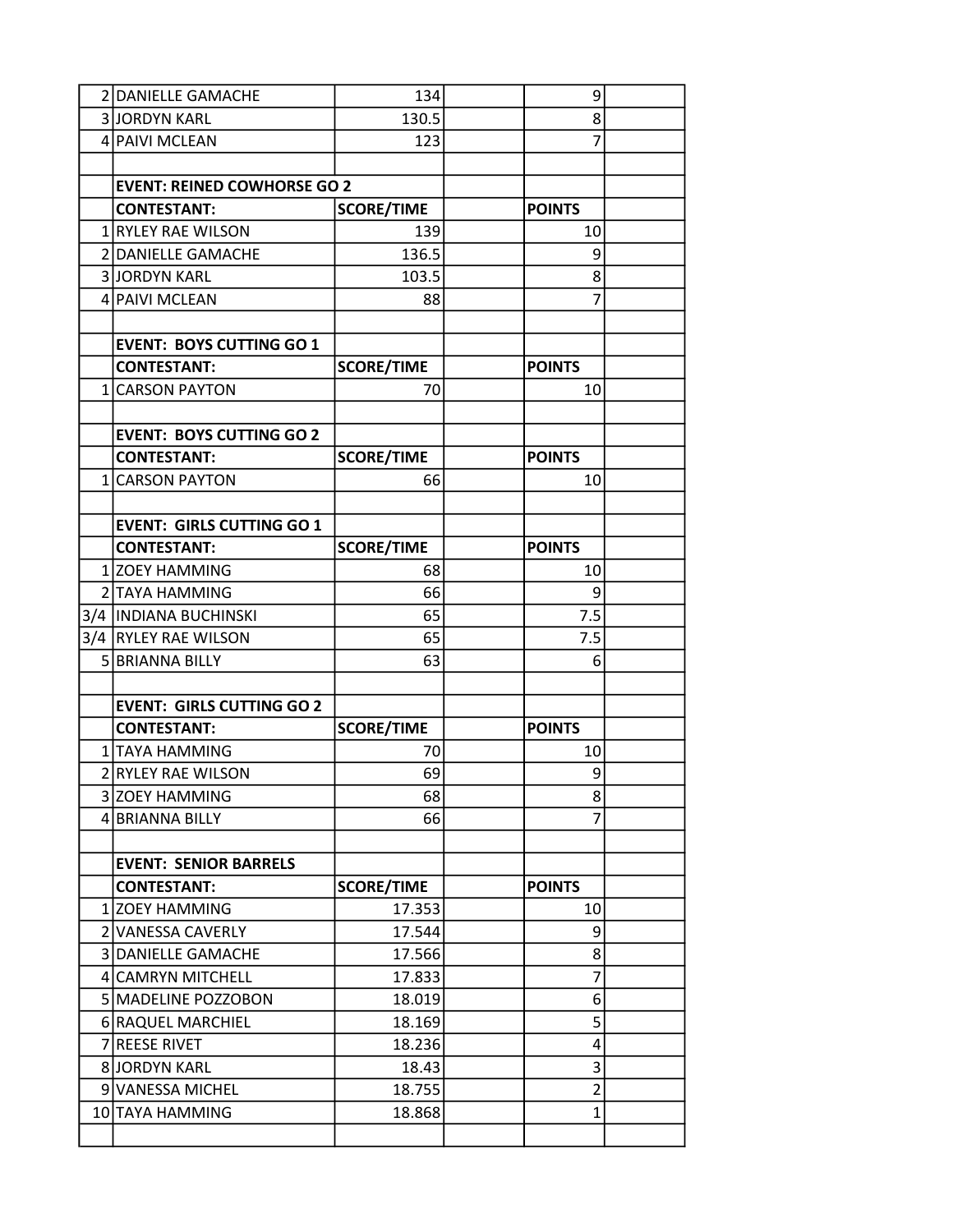| <b>EVENT: SADDLE BRONC</b>           |                   |                |  |
|--------------------------------------|-------------------|----------------|--|
| <b>CONTESTANT:</b>                   | <b>SCORE/TIME</b> | <b>POINTS</b>  |  |
| 1 JARET COOPER                       | 66                | 10             |  |
|                                      |                   |                |  |
| <b>EVENT: SENIOR GOAT TYING</b>      |                   |                |  |
| <b>CONTESTANT:</b>                   | <b>SCORE/TIME</b> | <b>POINTS</b>  |  |
| 1 TAYA HAMMING                       | 8.7               | 10             |  |
| 2 PARIS SCHNEIDER                    | 8.8               | 9              |  |
| 3 HANNAH CADY                        | 8.9               | 8              |  |
| 4 VANESSA CAVERLY                    | 9.6               | 7              |  |
| 5/6 ZOEY HAMMING                     | 10.3              | 6.5            |  |
| 5/6 VANESSA MICHEL                   | 10.3              | 6.5            |  |
| 7 CAMRYN MITCHELL                    | 10.6              | 4              |  |
| <b>8 RIVER ANDERSON</b>              | 11.3              | 3              |  |
| 9 SIDNEY RENAUD                      | 11.4              | $\overline{2}$ |  |
| 10 JORDYN KARL                       | 12.2              | $\mathbf{1}$   |  |
|                                      |                   |                |  |
| <b>EVENT: SENIOR TEAM ROPING</b>     |                   |                |  |
| <b>CONTESTANT</b>                    | <b>SCORE/TIME</b> | <b>POINTS</b>  |  |
| 1   TAYLAN JAMES                     | 20.6              | 10             |  |
| <b>CLAY FARMER</b>                   | 20.6              | 10             |  |
| 2 KASH SIGOUIN                       | 23.1              | 9              |  |
| <b>CARSON PAYTON</b>                 | 23.1              | 9              |  |
| 3 TAYA HAMMING                       | 29.2              | 8              |  |
| <b>ZOEY HAMMING</b>                  | 29.2              | 8              |  |
| 4 PARIS SCHNEIDER                    | 31.7              | 7              |  |
| <b>BROCK EVERETT</b>                 | 31.7              | 7              |  |
| 5 BRYCE GARCIA                       | 32.7              | 6              |  |
| <b>TRYTON BOSE</b>                   | 32.7              | 6              |  |
|                                      |                   |                |  |
| <b>EVENT: SENIOR GIRLS BREAKAWAY</b> |                   |                |  |
| <b>CONTESTANT</b>                    | <b>SCORE/TIME</b> | <b>POINTS</b>  |  |
| 1 VANESSA CAVERLY                    | 3                 | 10             |  |
| 2 SIDNEY RENAUD                      | 3.7               | 9              |  |
| 3/4 ZOEY HAMMING                     | 4.6               | 7.5            |  |
| 3/4 PARIS SCHNEIDER                  | 4.6               | 7.5            |  |
| 5 GRACIE ANTOINE                     | 4.8               | 6              |  |
| 6 SHENELLE NEYEDLI                   | 6.9               | 5              |  |
| <b>7 TAYA HAMMING</b>                | 12.8              | 4              |  |
| 8 HALLE EASTHOPE                     | 12.9              | 3              |  |
| 9 MADELINE POZZOBON                  | 15.2              | $\overline{c}$ |  |
| 10 VANESSA MICHEL                    | 16.1              | $\mathbf{1}$   |  |
|                                      |                   |                |  |
| <b>EVENT: TIE DOWN ROPING</b>        |                   |                |  |
| <b>CONTESTANT</b>                    | <b>SCORE/TIME</b> | <b>POINTS</b>  |  |
| 1 JARET COOPER                       | 13.5              | 10             |  |
| 2 BRYCE GARCIA                       | 18.2              | 9              |  |